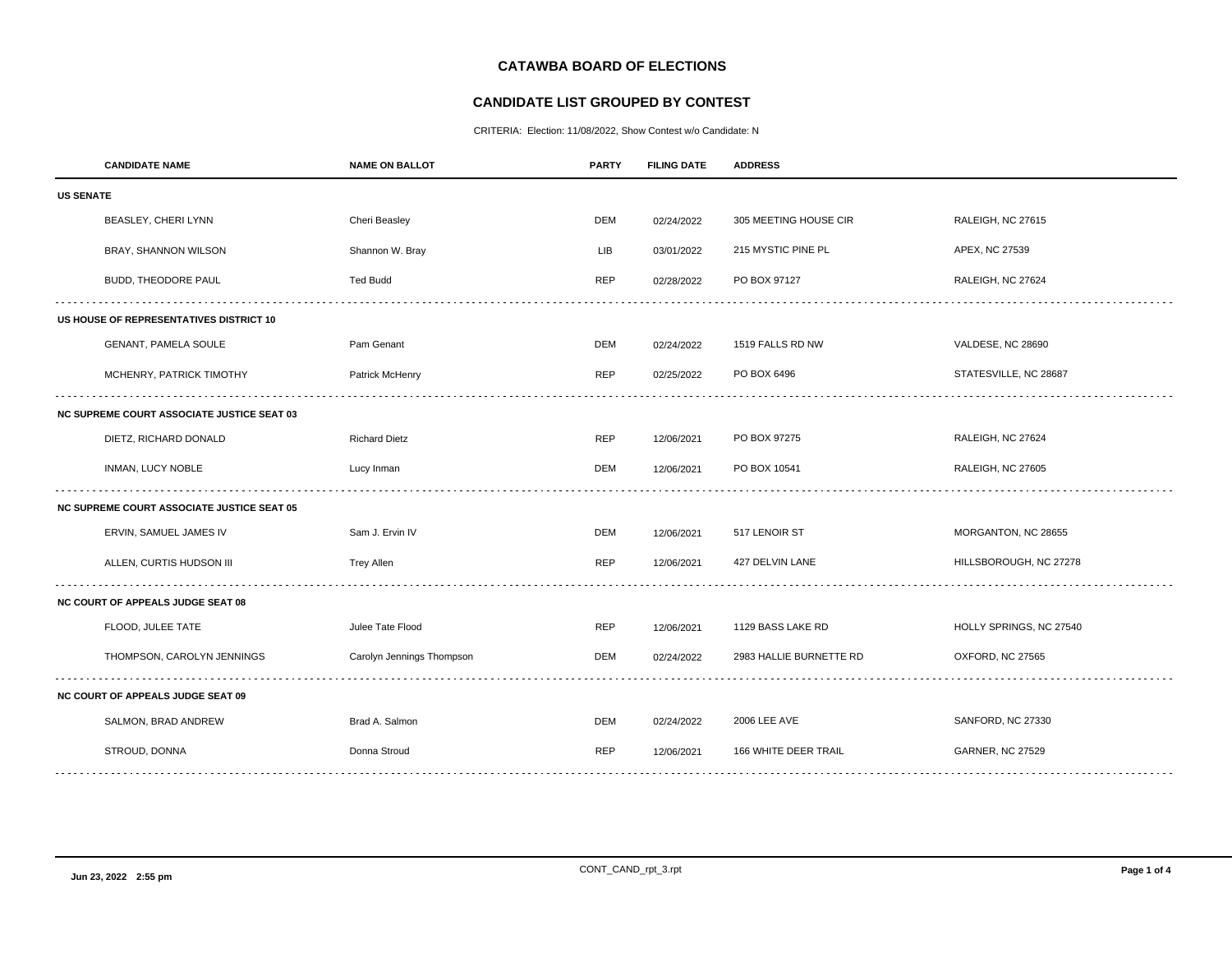|                                                                          | <b>CANDIDATE NAME</b>                                             | <b>NAME ON BALLOT</b>      | <b>PARTY</b> | <b>FILING DATE</b> | <b>ADDRESS</b>         |                            |  |
|--------------------------------------------------------------------------|-------------------------------------------------------------------|----------------------------|--------------|--------------------|------------------------|----------------------------|--|
| NC COURT OF APPEALS JUDGE SEAT 10                                        |                                                                   |                            |              |                    |                        |                            |  |
|                                                                          | TYSON, JOHN                                                       | John M. Tyson              | <b>REP</b>   | 12/06/2021         | 109 HAY STREET<br>201  | FAYETTEVILLE, NC 283016107 |  |
|                                                                          | ADAMS, GALE MURRAY                                                | Gale Murray Adams          | <b>DEM</b>   | 12/06/2021         | PO BOX 9165            | FAYETTEVILLE, NC 28311     |  |
| NC COURT OF APPEALS JUDGE SEAT 11                                        |                                                                   |                            |              |                    |                        |                            |  |
|                                                                          | JACKSON, DARREN                                                   | Darren Jackson             | <b>DEM</b>   | 12/06/2021         | 1525 CRICKETT ROAD     | RALEIGH, NC 27610          |  |
|                                                                          | STADING, MICHAEL                                                  | Michael J. Stading         | <b>REP</b>   | 12/06/2021         | 7516 HOGANS BLUFF LANE | CHARLOTTE, NC 28227        |  |
|                                                                          | <b>NC STATE SENATE DISTRICT 45</b>                                |                            |              |                    |                        |                            |  |
|                                                                          | GILBERT, AUSTEN RONALD                                            | Austen Gilbert - WITHDRAWN | <b>DEM</b>   | 03/02/2022         | 4 CONGRESS ST 7        | GRANITE FALLS, NC 28630    |  |
|                                                                          | PROCTOR, H DEAN                                                   | Dean Proctor               | <b>REP</b>   | 12/07/2021         | 125 6TH ST NW          | HICKORY, NC 28601          |  |
| <b>NC HOUSE OF REPRESENTATIVES DISTRICT 089</b>                          |                                                                   |                            |              |                    |                        |                            |  |
|                                                                          | SETZER, MITCHELL SMITH                                            | Mitchell Smith Setzer      | <b>REP</b>   | 12/07/2021         | PO BOX 416             | CATAWBA, NC 28609          |  |
| <b>NC HOUSE OF REPRESENTATIVES DISTRICT 096</b>                          |                                                                   |                            |              |                    |                        |                            |  |
|                                                                          | ADAMS, JAMES CECIL JR                                             | Jay Adams                  | <b>REP</b>   | 12/07/2021         | PO BOX 217             | HICKORY, NC 28603          |  |
|                                                                          | NC SUPERIOR COURT JUDGE DISTRICT 25B SEAT 02                      |                            |              |                    |                        |                            |  |
|                                                                          | HAYES, GREGORY RALPH                                              | Gregory R. (Greg) Hayes    | <b>REP</b>   | 12/07/2021         | PO BOX 4               | HICKORY, NC 28603          |  |
| <b>NC DISTRICT COURT JUDGE DISTRICT 25 SEAT 01 (CATAWBA COUNTY SEAT)</b> |                                                                   |                            |              |                    |                        |                            |  |
|                                                                          | AYCOCK, DAVID WOODALL                                             | David W. Aycock            | <b>REP</b>   | 12/06/2021         | 951 N CENTER STREET    | HICKORY, NC 28601          |  |
| <b>NC DISTRICT COURT JUDGE DISTRICT 25 SEAT 02 (CATAWBA COUNTY SEAT)</b> |                                                                   |                            |              |                    |                        |                            |  |
|                                                                          | BARKLEY, WESLEY WILLIAM                                           | Wes W. Barkley             | <b>REP</b>   | 12/07/2021         | 916 44TH AV CT NE      | HICKORY, NC 28601          |  |
|                                                                          | NC DISTRICT COURT JUDGE DISTRICT 25 SEAT 03 (CATAWBA COUNTY SEAT) |                            |              |                    |                        |                            |  |
|                                                                          | ELLIOTT, SHERRI WILSON                                            | Sherri Wilson Elliott      | <b>REP</b>   | 12/06/2021         | 204 W. 6TH STREET      | NEWTON, NC 28658           |  |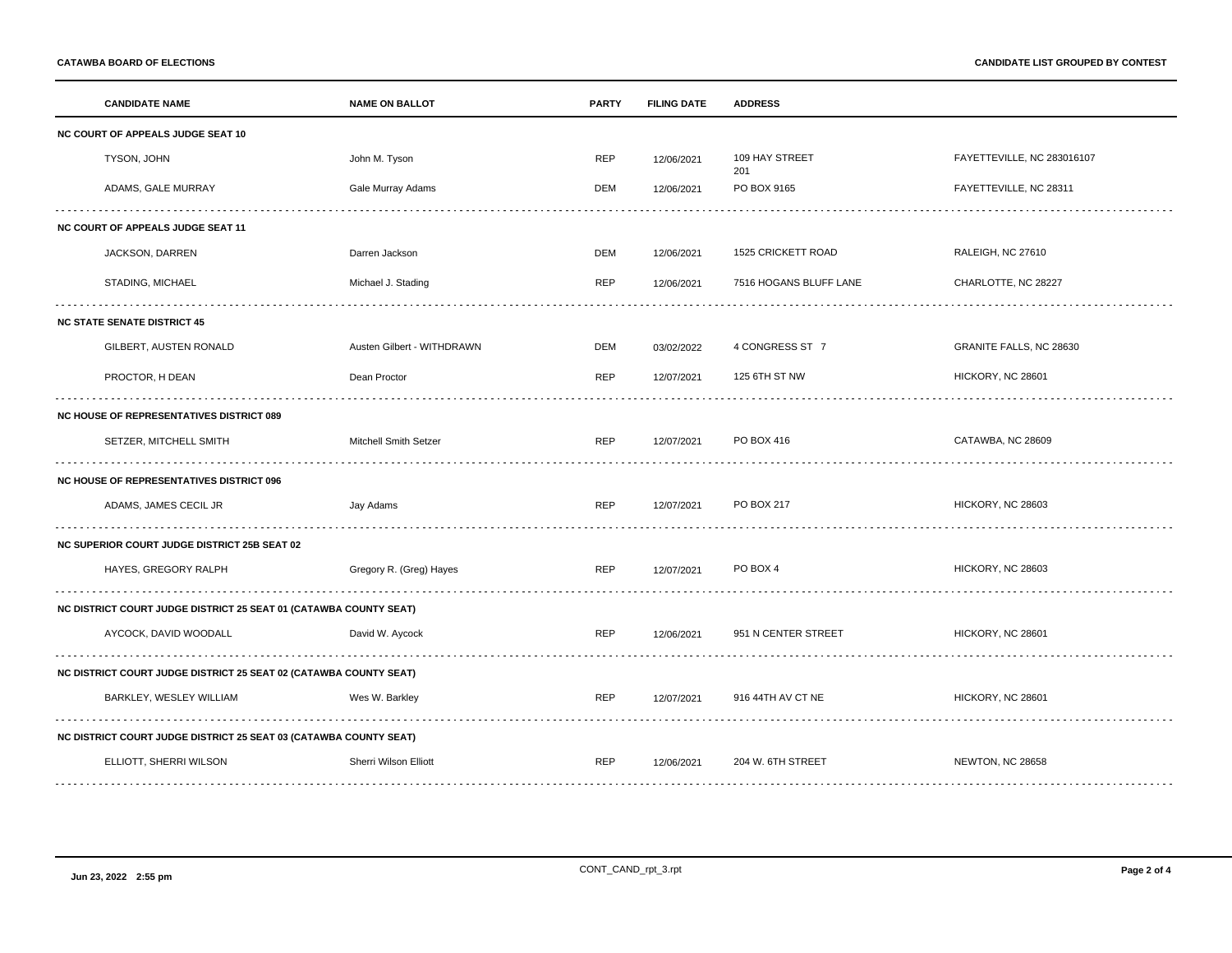|                                                                          | <b>CANDIDATE NAME</b>                                             | <b>NAME ON BALLOT</b>        | <b>PARTY</b> | <b>FILING DATE</b> | <b>ADDRESS</b>            |                          |  |  |
|--------------------------------------------------------------------------|-------------------------------------------------------------------|------------------------------|--------------|--------------------|---------------------------|--------------------------|--|--|
|                                                                          | NC DISTRICT COURT JUDGE DISTRICT 25 SEAT 04 (CATAWBA COUNTY SEAT) |                              |              |                    |                           |                          |  |  |
|                                                                          | MULLINAX, ROBERT ALEXANDER JR                                     | Robert A. Mullinax, Jr.      | <b>REP</b>   | 12/06/2021         | PO BOX 551                | NEWTON, NC 28658         |  |  |
| NC DISTRICT COURT JUDGE DISTRICT 25 SEAT 05 (CATAWBA COUNTY SEAT)        |                                                                   |                              |              |                    |                           |                          |  |  |
|                                                                          | WALKER, AMY SIGMON                                                | Amy Sigmon Walker            | <b>REP</b>   | 12/06/2021         | PO BOX 756                | NEWTON, NC 28658         |  |  |
| <b>NC DISTRICT COURT JUDGE DISTRICT 25 SEAT 06 (CATAWBA COUNTY SEAT)</b> |                                                                   |                              |              |                    |                           |                          |  |  |
|                                                                          | SMITH, CLIFTON HOWARD                                             | Clifton H. Smith             | <b>REP</b>   | 12/06/2021         | PO BOX 44                 | NEWTON, NC 28658         |  |  |
|                                                                          | NC DISTRICT COURT JUDGE DISTRICT 25 SEAT 07 (CATAWBA COUNTY SEAT) |                              |              |                    |                           |                          |  |  |
|                                                                          | KILLIAN, MARK LLOYD                                               | Mark L. Killian              | <b>REP</b>   | 02/24/2022         | PO BOX 2465               | HICKORY, NC 28603        |  |  |
| <b>DISTRICT ATTORNEY DISTRICT 36</b>                                     |                                                                   |                              |              |                    |                           |                          |  |  |
|                                                                          | REILLY, DAVID SCOTT                                               | <b>Scott Reilly</b>          | <b>REP</b>   | 02/24/2022         | 3475 DUCK POND DR NE      | CONOVER, NC 28613        |  |  |
| <b>CATAWBA COUNTY BOARD OF COMMISSIONERS</b>                             |                                                                   |                              |              |                    |                           |                          |  |  |
|                                                                          | <b>ISENHOWER, CHARLES RANDALL</b>                                 | C. Randall (Randy) Isenhower | <b>REP</b>   | 03/01/2022         | 1537 LITTLE HILL RD       | NEWTON, NC 28658         |  |  |
|                                                                          | SETZER, COLE TERRELL                                              | Cole Setzer                  | <b>REP</b>   | 12/08/2021         | 2017 SETTLEMYRE BRIDGE RD | NEWTON, NC 28658         |  |  |
|                                                                          | ABERNETHY, ROBERT CHRISTOPHER JR                                  | Robert C. Abernethy, Jr.     | <b>REP</b>   | 03/02/2022         | PO BOX 1368               | NEWTON, NC 28658         |  |  |
|                                                                          | BOULANGER KENNEDY, WENDY JOANNE                                   | Wendy Boulanger Kennedy      | DEM          | 03/04/2022         | PO BOX 146                | SHERRILLS FORD, NC 28673 |  |  |
| CATAWBA COUNTY CLERK OF SUPERIOR COURT                                   |                                                                   |                              |              |                    |                           |                          |  |  |
|                                                                          | SIGMON, KIM RICHARDS                                              | Kim Richards Sigmon          | <b>REP</b>   | 12/06/2021         | 120 10TH AVE SE           | CONOVER, NC 28613        |  |  |
| <b>CATAWBA COUNTY SHERIFF</b>                                            |                                                                   |                              |              |                    |                           |                          |  |  |
|                                                                          | BROWN, DONALD GRAYE II                                            | Don Brown                    | <b>REP</b>   | 12/06/2021         | PO BOX 1477               | NEWTON, NC 28658         |  |  |